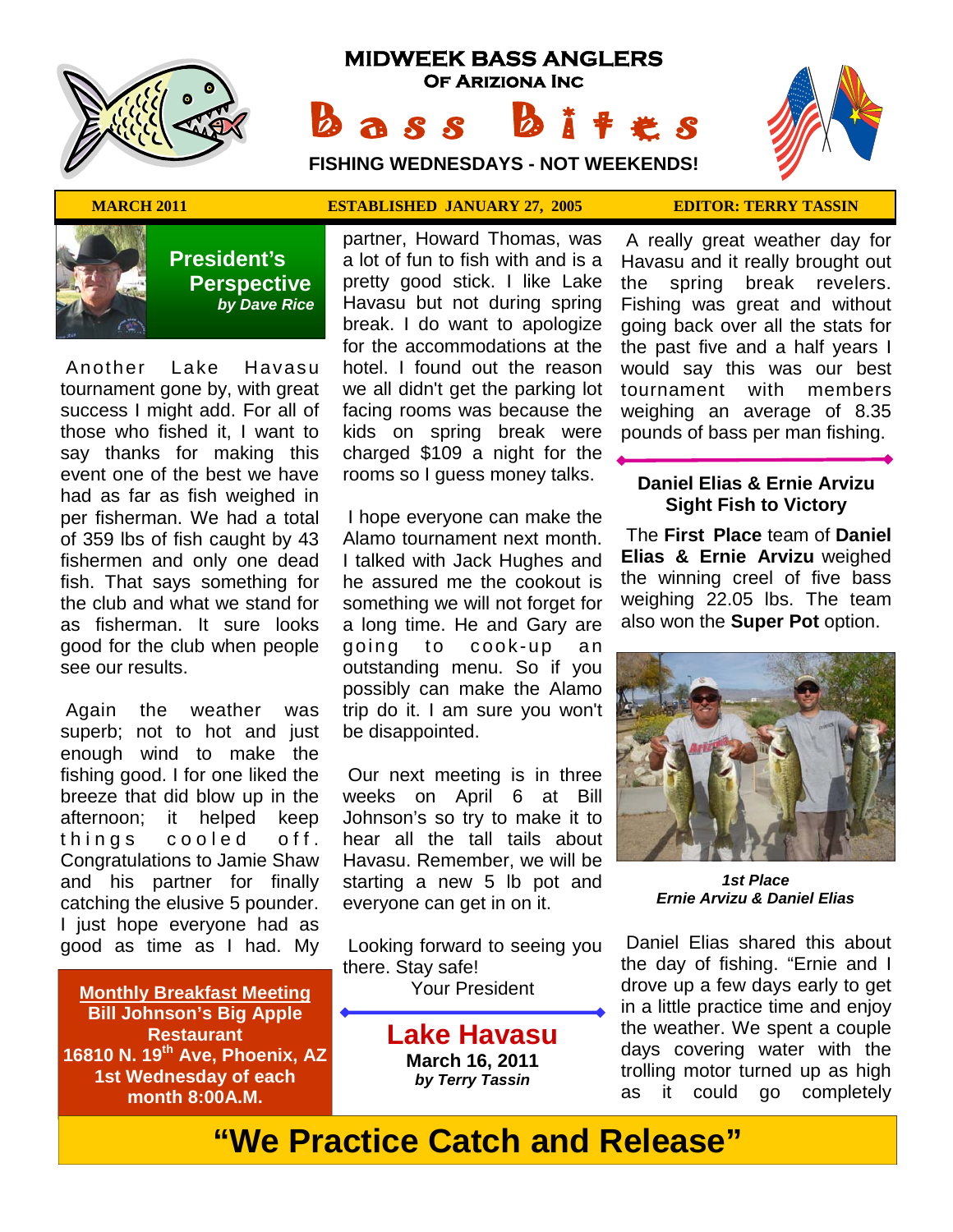draining the boat batteries before coming off the water.

 We found some quality bed fish in a number of different areas over the first two days and we were having a lot of fun but we really wanted to catch a few fish.

 On Tuesday we went out and caught a number of fish and just had fun before the tournament started.

On Wednesday our tournament started like many of the other competitors and we began to target some bed fish. We had some trouble seeing the beds before the sun got overhead but after a while I caught our first fish, about a five pound male. Ernie was already standing quietly behind me with the net and had it in the water at about the same time I set the hook.

When I picked up the fish out

# **Next Meeting Next Tournament**

Our next club general meeting is scheduled for **Wednesday**. **April** starting at 8:00 AM, at Bill Johnson's Big Apple Restaurant, 16810 N. 19th Ave (just south of Bell Road on 19th Ave on the west side of the avenue). We hope you will come early and have breakfast together.

The next club point tournament will be a day event at **Lake Alamo** on **20 April 2011.** Club launch headquarters and weighin location will be announced. Tournament hours are **Safe Light to 3 PM.**

of the net I saw blood pouring out from under his gill plate. It was a lot of blood and I knew it would only be a short time before the fish died. The problem was the fish didn't hit at my bait, he sucked it in and I ended up hooking him behind the tongue in the bottom of the mouth and the hook went through two of his gills.

 Fortunately I know a trick for this sort of thing and I had Ernie pull a soda out of the ice chest and I quickly poured it down that fish's mouth. The bleeding stopped immediately and our fish survived.

 We then went after our second fish which weighed about four pounds. She was on a bed with a male that only weighed about three pounds. The male was pretty aggressive and I shook him off many times before I was finally able to get the female to commit and again Ernie had the net ready. The only problem was that the net got tangled in one of my rods on the front deck and when the net went in the water the rod and reel went with it! Ernie wasn't quite sure what to do but since we were in fairly shallow water and I knew the rod could be retrieved I told him, "Forget the rod, get the fish!" Of course Ernie ignored what I said and instead netted the rod and the fish at the same time. Now that's killing two birds with one stone.

 After landing fish number two we made a run over to another area where we found a big fish late Tuesday afternoon. It took a little while to get him to go but we finally caught him.

 We moved again and caught fish number four which weighed about five pounds. It was about 8:30 am and we had two five pounders and two four pounders in the boat and we knew we needed one more quality fish.

 We pulled up to a bed that had about a two pound male and a four pound female on it and I went to work. I kept shaking off the male but the female wasn't the slightest bit interested. I changed baits a few times but still no luck. Ernie was fan casting behind the boat and caught a healthy 3.75 lb largemouth. I still couldn't get the attention of the female I was working so I told Ernie to put a new worm on his rig and throw it on the bed.

 I made sure to tell him that no matter how bad you might want to catch the first fish that bites make sure you don't set the hook on that male. He made his first cast and that female came charging up and crushed his bait before it ever made it to the bottom. Ernie swung back the rod and set the hook and his line broke!

 He went to tie on another rig and I told him to throw me one of his worms. I threw in on top of the bed and again the female hit before it made it to the bottom. I slammed back the rod and my hook came flying back at me without the worm. Ernie was still re-tying so I turned around and said, "Hey Ernie, I need another one of your worms." He threw one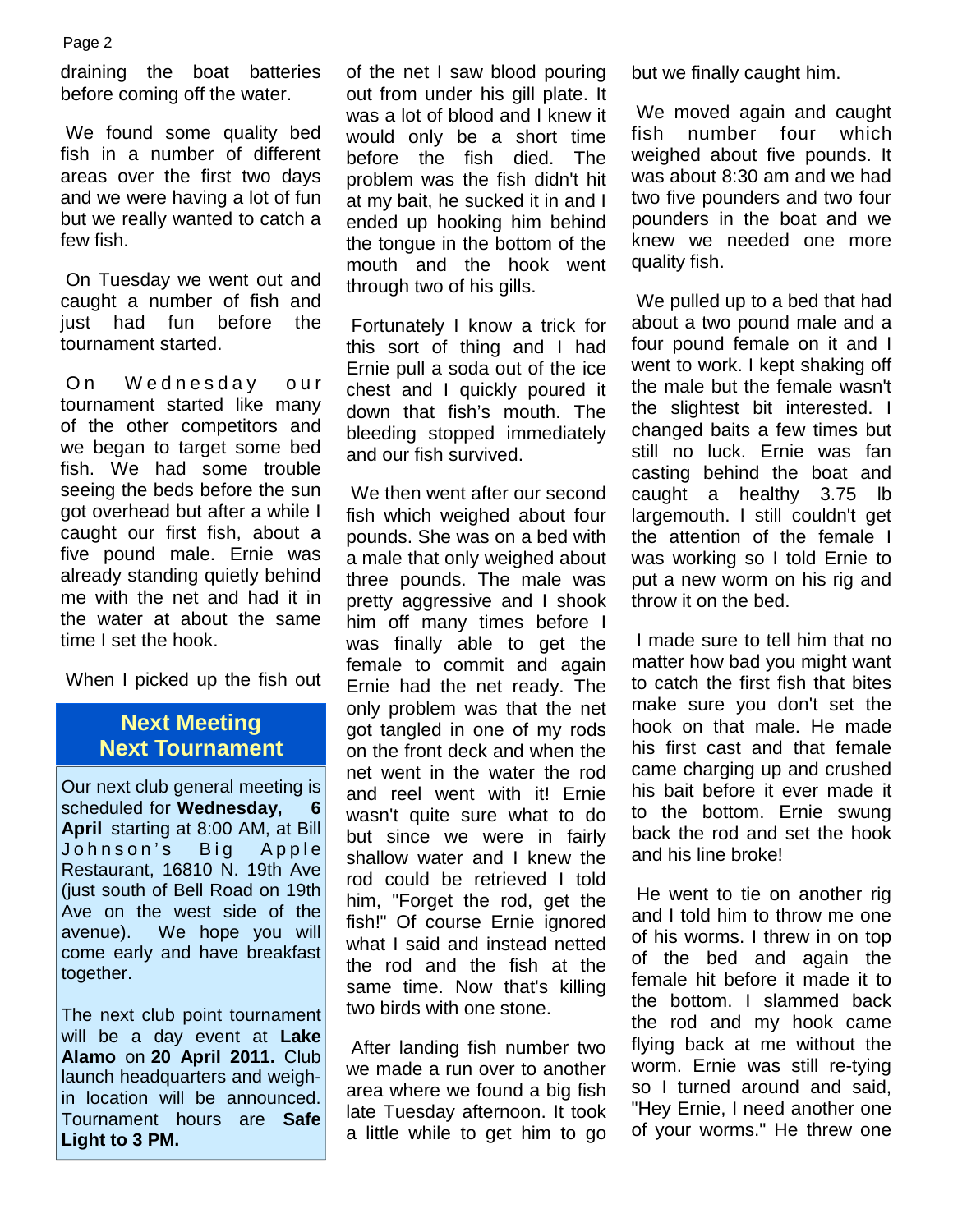up and I made another cast. I instantly got a bite but the wind came up and I couldn't see which fish was biting. All of a sudden I caught a glimpse of the male and he wasn't where my bait was so I set the hook and the fight was on!

 Ernie grabbed the net and again it tangled up in the rods on the deck. As I was looking back at him the fish ran under the boat and I accidentally tapped the button on my trolling motor. The line wrapped around the prop and the fish started heading in the opposite direction. I dropped my rod, flopped down on my belly and reached as far down into the water as I could in order to grab the line below the motor. When I finally grabbed it I rolled onto the foot pedal and the prop started spinning which began to pull the line and my hand into it. I barely made it off the pedal before my hand got all chopped up and hand lined in our last keeper fish, about four pounds, which gave us a little over 22 lbs of bass in the livewell.

 We figured 22 lbs would probably be enough to win so after all that fun we moved into an area that I like to fish and just decided to have fun in there the rest of the day. We caught some more bed fish and I think we both just relaxed and enjoyed ourselves. We talked and laughed about our follies from earlier. I lost a

#### **Membership**

As of March 18, 2011 the Midweek Bass Anglers of Arizona consists of 76 active

smallmouth and caught it again on the next cast. Then I broke off a largemouth on a hook set and caught it again about five minutes later.

 Ernie sat down and ate a sandwich and I drank a Pepsi before we laughed some more and headed back to the ramp for weigh-in.

 This was the first time I fished with Ernie and I have to say that I honestly don't think I could have had a better partner for this tournament. He was always up and ready with the net before I ever had to ask for it.

really hope I have an opportunity to fish with Ernie again soon since he's a lot of fun and a heck of a good guy too! I'm just not sure we'll get that chance anytime soon unless he buys a boat because I think I'm going to fish as a non-boater for a while.

 Thanks again to the board and all the members for making this another great tournament."

### In **Second Place** the team of

**Clay Lippincott & Dick Monell** finished with 20.73 lbs for their five bass.



*2nd Place Clay Lippincott & Dick Monell*

**Team Billy Penrod & Tom Berry** weighed five bass for 20.50 pounds and took home **Third Place** honors.



*3rd Place Tom Berry & Billy Penrod* 

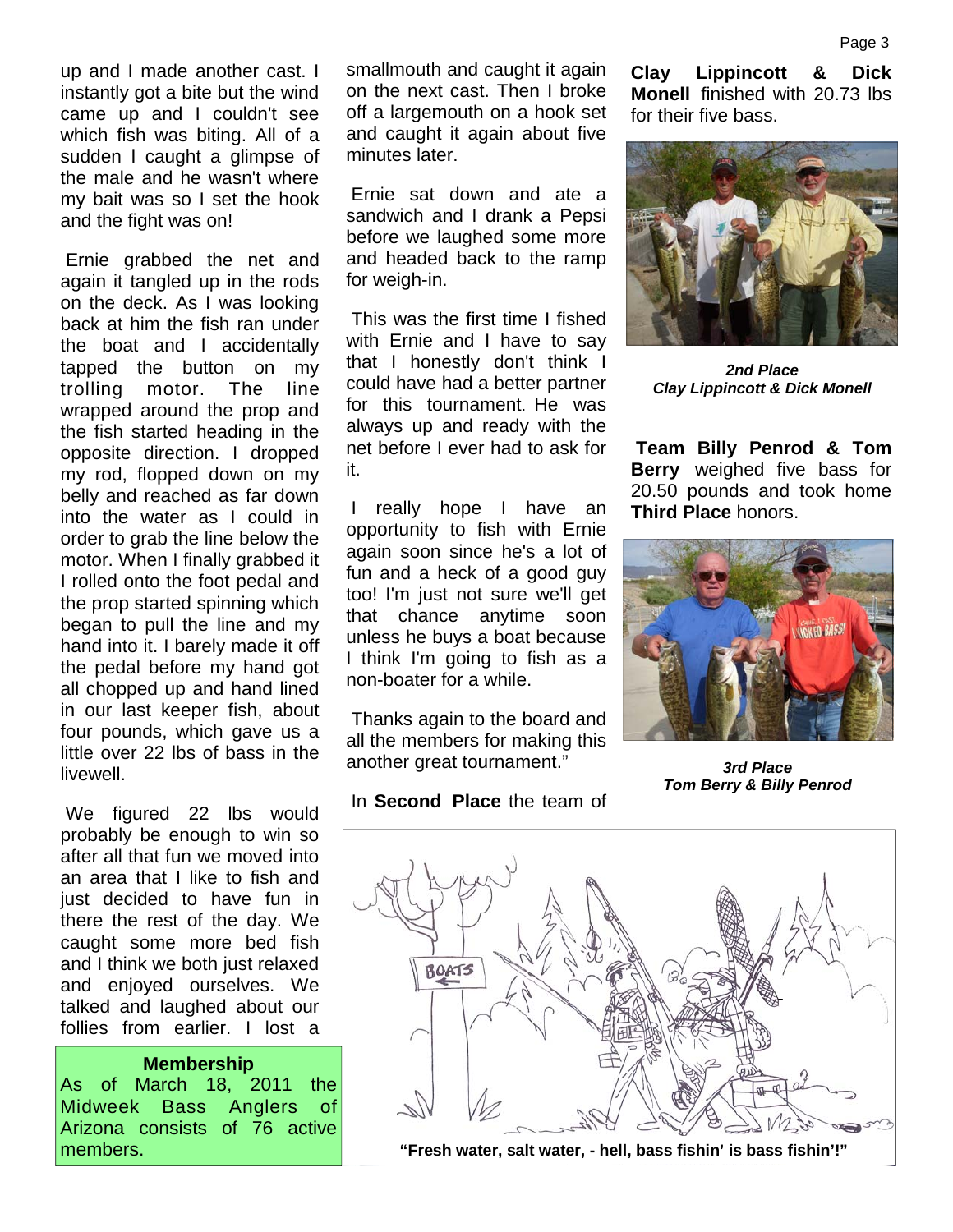Billy commented, "We fished mainly the Arizona side going up the river. We threw drop shots all day. We had our limit by about 8:30 and we had a lot of bass in the 3 to 3.5 pound range. They were all good fish but they didn't help us as we had bigger ones in the live well. Tom and I had a really good time fishing together and I would fish with him again anytime."

 The **4th Place Team** of **Jamie Shaw & Mark Durben**  weighed 20.12 lbs with a five bass limit. They also weighed the **1st Place Big Bass**  weighing 5.42 lbs. This bass was also big enough to win the club's long running **5 lb Contest.** 



*4th Place & 5 lb Pot Jamie Shaw & Mark Durben* 

Jamie Shaw shared this information about the finding and catching of his 5 lb Pot bass. "I went up towards the river on Monday by myself and located the fish. In the river the water was so shallow I raised the trolling motor so the prop was drawing only inches of water and then went for 200 yards or more in very shallow water. I located 4 largemouths on beds. The first bed had a male and female which were locked on the bed together; the male looked about 4 lbs and I guessed the weight of the female at 6 to 7 lbs. On Tuesday I hooked up with Mark Durben and told him what I found so that morning we went and looked at them. The female had pulled off and she was about 20 yards away in the brush watching us. Mark said she looks like a toad - I agreed. In the mean time Mark says "You have to catch the 5 pounder, I'm not in the 5 lb pot".

 Oh thanks for putting the pressure on me I told Mark, we are going have to long cast to catch them because the water showed 1.6 ft of depth on my HDS8 graph. On Wednesday morning we went back to the fish and started fishing. I flipped on the bed for one and a half hours to get the four pound male. I watched the time and almost gave up and was ready to move to the other bass I had located when all of a sudden the female came rushing to the bed and the male ate my jig fast and I yelled for the net. Then I looked up and the female locked on the bed; I flipped back in and she sucked in the lure on the first cast but I did not hook her-upright away. Every cast she ate it and it took about 8 casts to get her hooked. It took about 2 hours to get those two fish in the boat. But as Gary Asmus told me the night before, "never give up and be prepared to spend all day to catch them if you have to". The big bass weighed 5.42 pounds and won

the 5 lb pot so Gary's advice paid off. I would like to thank Mark Durben for all the help and a great day on the water and having alot of patience."

 Mark Durben added, "I had the privilege of fishing with Jamie and he is not only a tremendous fisherman but a class act as well. He asked me what I learned and in hindsight I learned the patience necessary to bed fish, the importance of team work, and a reminder that fishing should be fun (lots of high 5's). We looked on Tuesday for big fish and spent Wednesday working those fish. We used drop shot rigs and jigs. Ask Jamie to tell you about the fish under the palm tree and the pipe between the docks. We had a great time on the water; thanks again Jamie for reminding me fishing is fun."

 The **5th Place Team** of **Neil Burns & Bill Fabok** weighed 19.60 lbs with a five bass limit.



*5th Place Bill Fabok & Neil Burns* 

 The **2nd Place Big Bass**  honors went to **Jack Hughes & Sean Ballard** for their 5.09 lb bass.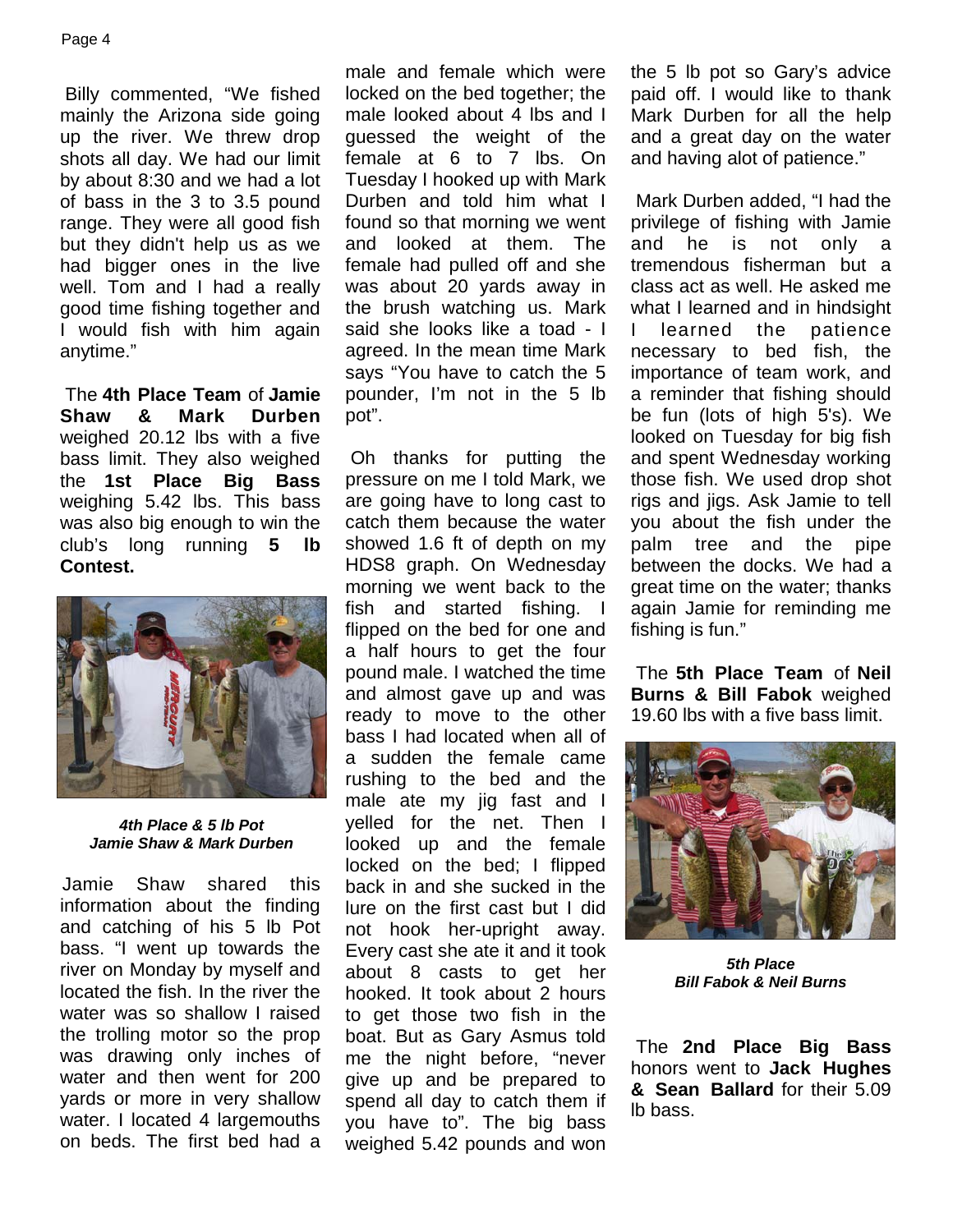Jack Hughes said, "Sean and I were fishing as a team and how we landed our big fish actually started on Monday evening when I asked Sean where he would like to fish; his answer was "new territory". First thing Tuesday morning we got out the map and I showed him where I had seen fish since Sunday pre-fishing and he showed me where he had fished. Sean and I agreed that to win the tournament we needed largemouths because in our opinion they would be the biggest.

 Sean had never been up river so that is where we went first on Tuesday. We checked out cove after cove till we were four miles north of Clear Bay and we just could not find the quality fish we were looking for. The water temp was also just reaching 57 degrees and most beds were empty so we made a decision to head south down the lake to warmer water.

 Upon arriving at our first spot things improved immediately; we were spotting both smallmouth and largemouth and they were in the three to four pound category. Sean and I agreed we both would not use the same bait. Sean was using a Gulp minnow, chartreuse and I was using a 4 inch white Senko wacky style and both were catching fish but it was obvious the Gulp minnow was working better. After marking a number of fish on the GPS we went down to a cove just north of Sand Isle inlet and were using the NAVOICS to find spots that had drop offs to deep water and normally following 12 to 15 foot contour lines.

 We found a lot of largemouth's but most were either cruising or not locked on to the beds. We kept searching and went north to Steamboat Cove which is a fairly large cove and well sheltered since we were also concerned about the weather forecast for Wednesday of high winds.

 Upon entering Steamboat it was BINGO! We found a ton of fish on beds. At one point Sean made three casts and had quality smallies on each cast and would have had four in a row if the fish had not gotten off. We were marking beds and catching some of the smaller ones and really enjoying life. I changed baits to a four inch white Robo cut tail and rigged it in what Woo Daves calls an upside down Texas rig on a drop shot. It is nothing more than putting a 1/0 J hook in a Robo worm but you put the hook in about a inch from the top and this gives the tail a lot of movement, this lead to quicker and harder strikes for me.

 We entered a deep cut off of the cove no more than 20 yards across and 70 yards deep and it had a deep clear pool with nothing but largemouths. We were seeing the biggest fish we have seen yet but they were not on beds when I spotted a largemouth on a bed and we both thought he was smaller than he really was. I threw the white Robo and he hit it immediately and as I set the hook my reel anti

reverse broke and the fish immediately broke off. Sean then managed to get him to strike again and landed him. We weighed him and he was a little less than five pounds by my scale.



*2nd Place Big Bass Jack Hughes & Sean Ballard* 

Tournament day we immediately picked up five fish we had previously marked and headed back to Steamboat. We eased into the cut and tried for 30 minutes to get yesterday's big bass to strike without luck so we decided to leave and come back. We left for about an hour then returned and the area was still in deep shadows due to all the walls and we could hardly get him to look at the baits so we left again deciding to wait until the sun was shining in the cove. After leaving the cut we ran into Gary Grimes and Sean told him we were working a five pounder and trying to let him settle down and we would appreciate if he did not go in there. Gary said no problem and moved on to a different spot. Thanks again Gary!

 We came back when the sun was overhead and I decided to change colors to something we had not thrown at him and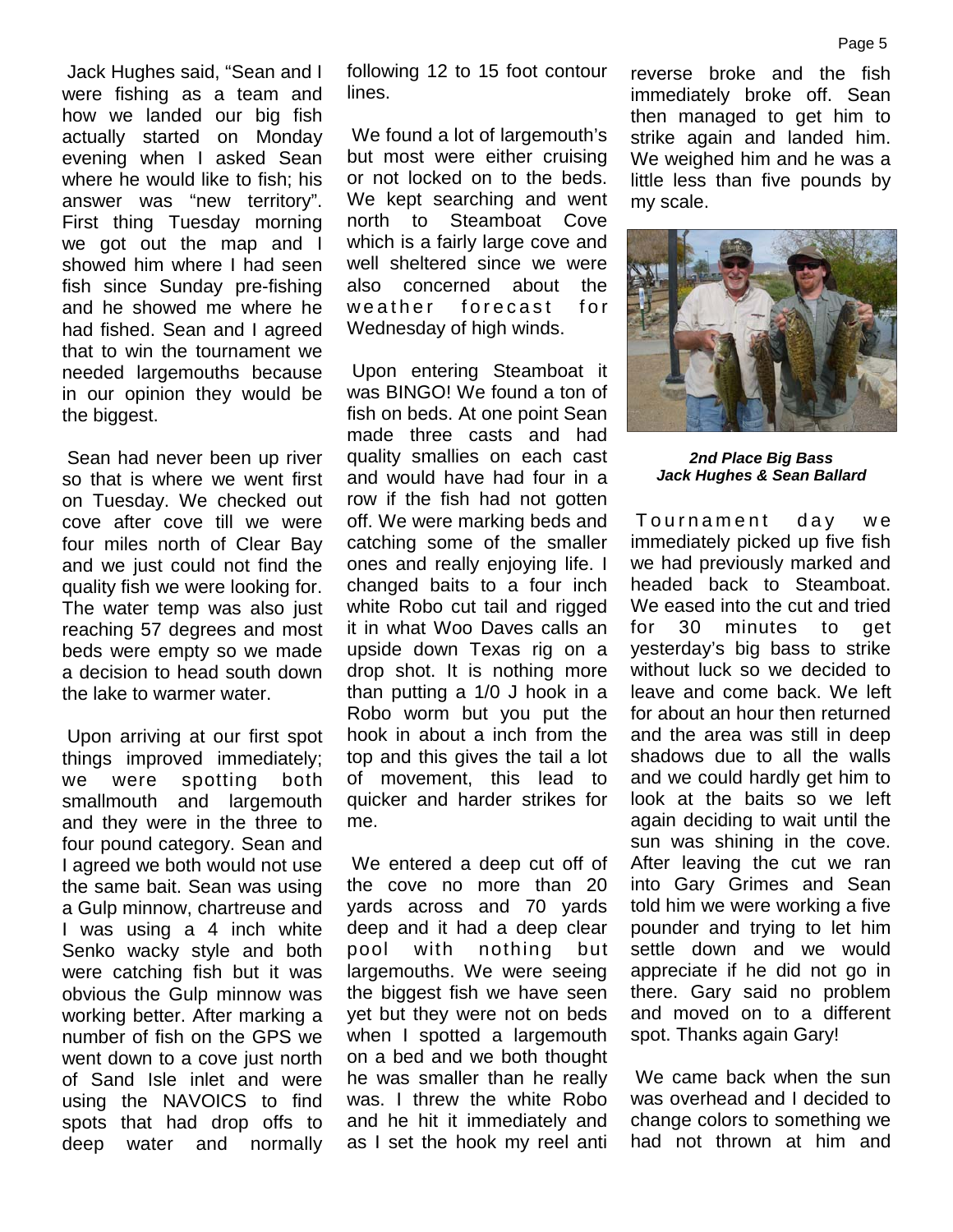went with a chartreuse and white, 4 inch, cut tail Robo rigged upside down Texas style. We went in to the cut as slow and quietly as possible and stayed behind a rock out cropping so the fish could not see the boat. Sean was actually holding the boat to the out cropping and on the first cast he was hooked-up but broke off when he made a deep run across the inlet and got down into structure. I immediately retied and had the worm in the middle of the bed shaking his tail when he hit it again and this time we managed to land him. As soon as I hooked him the second time Sean pushed the boat off the rocks into the deep pool so we could avoid the hazards around the boats location.

 I may have landed the fish but the whole effort was team work from start to finish between Sean and myself. I honestly believe if we had not worked together we would have never landed this fish. I know that two working together is always better than one alone.

 One last thing, it was Sean's birthday and I know it is one he will never forget. His kids sent him a Happy Birthday text and he sent them a picture of him holding the bass. It does not get any better than that for a bass fisherman."

 The **Goon Fish pot** went to the team of **Steve Cook & Jim Schultz** for their 1.46 lb Red Ear Sunfish.

Jim Schultz wanted to share his story about how he caught the **Goon Fish** - so here it is! "I had no idea…nor was I trying to catch that big old Red Ear sunfish. It was during the last hour of the tournament and I had dropped my 6 inch green Robo worm with its chartreuse tail into some eight foot deep water in middle of the tulles. Couldn't see the worm once it disappeared out of sight but hoping if I kept twitching it just slightly, that a big bass might decide it was getting a little bit hungry and could snack on my easy to get to worm. So when I actually felt the bite and I set the hook, I yelled at Steve… "I got her!" (*A fish we had been trying to catch for the last hour or so*).



*Goon Fish Pot Winners Jim Schultz & Steve Cook*

 I never saw Steve move so fast to get to the net thinking we had that bucket mouth hooked. Well, that bass is still swimming and I wish we had her, but that Red Ear sunfish turned out to be a nice consolation prize. Thanks to Steve Cook I had a great time. Steve is a real gentleman and one heck of a fisherman and boat handler. Any guy who's lucky enough to draw him needs to know… as far as I'm concerned you've won the tournament… no matter what

the scales may say."

**Statistics for the tournament**: 43 men fished 8.5 hours each, bringing 106 keeper bass to the scales for a total weight of 359.22 pounds with a 8.35 pound average. All but one fish were released back into the lake after weigh-in to fight again another day.



**5 lb Pot:** We finally have a winner! After going nine tournaments without a 5 pounder three were weighed in at Havasu. It just took a little "bed fishing" to break the barrier. Jamie Shaw had the biggest of the three weighing in at 5.42 lbs caught on a jig. Jamie takes home a club record pot of \$2,780. Congrats Jamie! A new pot will start at Alamo in April. By club rules you must be in the pot when it starts in order to remain active and eligible to win if no 5 pounder is caught and the pot rolls over to the next month. So be sure to get in the pot next month even if you can't fish Alamo to have a chance to win the big prize.

**Goon Fish Pot:** We talked to several "locals" on the lake that were specifically fishing for Red Ear Sunfish. Jim Schultz showed the "locals" how it was done by landing a 1.46 lb Red Ear on a drop shot to take home the Goon Fish pot worth \$200. Congrats Jim.

**Super Pot:** For the second year in a row Daniel Elias and his partner - this year Ernie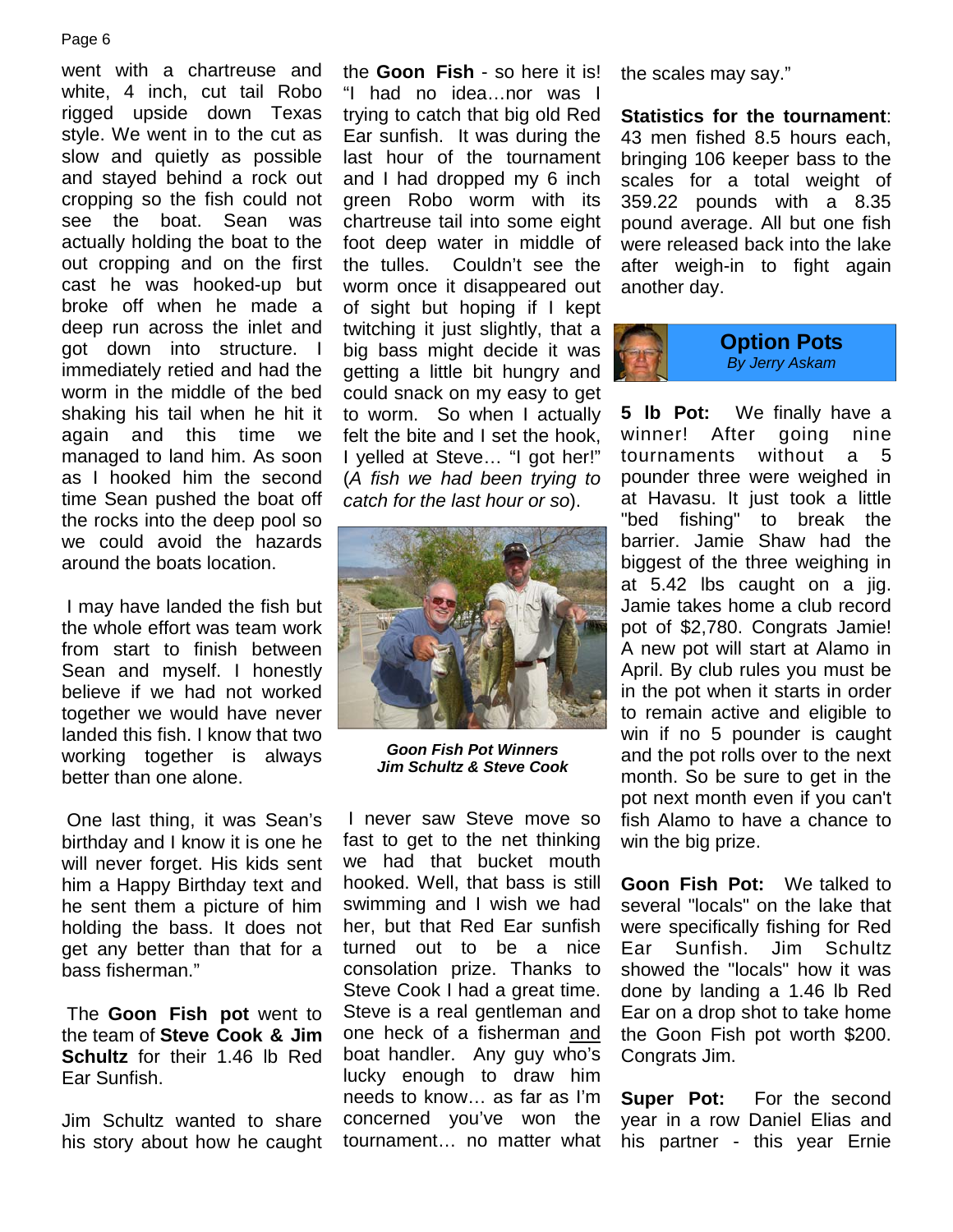Arvizu won the tournament and the Super Pot worth \$200. I believe their outstanding bag weighing 22.05 lbs is a club record weight. When you can throw back 3 1/2 pounders because they're too small you would have to say you had a great day. Coupled with their tournament win they take home a total of \$536. Great job Daniel and Ernie!



### **Bits & Pieces**  *By Daniel Elias*

## **Lake Pleasant Smallmouth**

 Many of you may have just read the title "Lake Pleasant Smallmouth" and are scratching your heads wondering what the heck I'm talking about. Others have undoubtedly heard about smallmouth being caught there, but far fewer have actually landed one from the clear waters north of Peoria, AZ.

 I consider Lake Pleasant as my home lake and since the closest launch ramp is only a ten minute drive from my house I fish there quite often. In a typical year I have the pleasure, or sometimes displeasure, of fishing Lake Pleasant a minimum of 50 days or nights.

 My first encounter with a Lake Pleasant smallie was during March of 2007. I was searching for bedding largemouth in the area of the ten lane ramp when I saw a smallmouth suspended over about 8 or 9 feet of water. It was just aimlessly cruising down the shoreline without a care in the world. I couldn't believe what I was seeing so instead of casting in front of it I turned up the speed on my trolling motor to try to get a closer look. I got to within about 15 feet of the fish before it spooked and shot out to deeper water.

 I got off the lake that day and after getting home I started to call some of my friends to tell them about what I saw. Every single one of them proceeded to inform me that I was absolutely nuts and there was no possible way that I saw a smallmouth in Lake Pleasant.

 Now let me tell you, I know exactly what a smallmouth looks like, but after every single fisherman you know tells you that you must have misidentified a largemouth you begin to believe them after a while. I guess as time progressed I sort of just dismissed what I had seen.

 My second and most memorable encounter came in the spring of 2008. I was again on the search for bedding bass when I saw another smallmouth cruising a shallow flat. The water was 62 degrees and I made a decision to skip over every spawning largemouth I saw and instead attempt to locate a bedding smallmouth.

 I was only about twenty minutes into my search when I saw a big one! This fish was locked tight on a bed and didn't even swim off of it a single inch as I approached.

 It only took one cast for that fish to engulf my bait. I set the hook and after a short fight landed him. He weighed an amazing 4 lbs 6 oz, not the biggest one I've ever caught but it was and to this day still is the biggest smallmouth ever caught out of Lake Pleasant. After taking a couple pictures I released him back into the lake where he returned to his bed.

 Less than a week later during the Big Bass Days tournament two smallmouths were weighed in and the word was finally out.

 I continued to search over the next few weeks and caught two more smallmouth that weighed  $2.5$  and 3 pounds.

 Later that summer someone caught a 2 pounder during a night tournament and I thought we would see many more caught over the next few years but unfortunately it never really materialized.

 In the spring of 2009 I saw three more and two of them were sitting on the same bed. I was so excited to see them actually spawning that I elected to leave them alone and not try to catch them.

 I watched that bed over the next few weeks all the way until I saw the male protecting the fry. What an awesome sight!

 Later that August I was throwing a crankbait right before sunset when I hooked into a big bass. I thought the fish was huge and when it jumped in the air to almost eye level I understood why. It was a smallmouth that was every bit of 5 lbs. Unfortunately I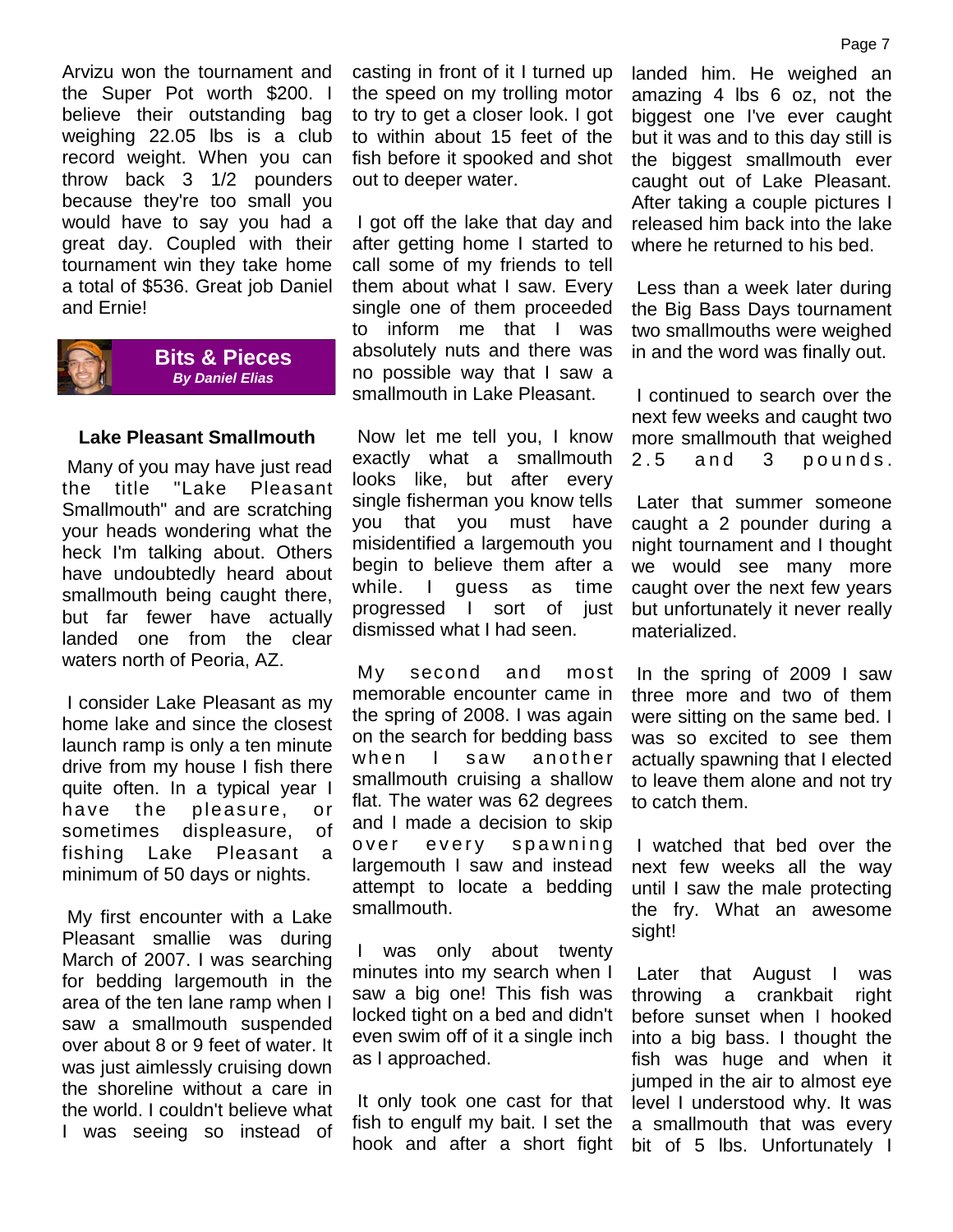never found out exactly how big it was because when it made that jump she spit the hook.

 When the spring of 2010 came it was more of the same. I saw two more, one on a bed and one cruising the bank but again elected to leave them alone. The smallie on the bed definitely weighed less than a pound which told me that it was a fish that was a result of a successful spawn, probably from the spring of 2009.

 I am really excited to see what the future holds for Lake Pleasant. I sure wouldn't mind being able to make a 10 minute drive in order to consistently catch smallmouth bass instead of stripers.

 I truly feel that one day smallmouth bass in Lake Pleasant can and will out compete stripers for food. Maybe as the smallmouth population increases the striper population will decrease. I don't think we'll ever see the stripers disappear but a smaller population of them would be fine with me.

 Until that day comes I will continue to hunt for the few that reside there every single spawning season. Hopefully one of you can catch one too!

 Until next month eat as many stripers as you can (beer battered of course), and be safe on the water.



# **Member Guest Column By Jack Hughes**

I am not sure you will want to publish this because it does show some of our dirty laundry. I fully understand if you don't, however, I sincerely believe we have a cancer in the organization that must be treated and cured. It is my opinion and I will admit I have a habit of not backing off when I think something is wrong. I also believe it is not something any of us saw coming. Do what you want with it but you now have my opinion and my only goal is to see us become the best bass club in not only the state but the southwest.

# **WHAT'S HAPPENED TO OUR CLUB By Jack Hughes**

 What happen to our club? I ask the question based upon comments from some of our club members, who were asking what happen to the fun, the camaraderie, the fun of fishing for the fun of it with friends and the joy of seeing who won while we were at Havasu.

 I think it is a given the majority of members fish for the fun and love of fishing. Most members just want to learn techniques to become a better fisherman. Fortunately, Midweek Bass has a number of very gifted members that are a very small step away from being able to make a decent living fishing. Most of our members always look forward to fishing or getting tips from those gifted members, not for the money but for the experience and joy of fishing.

 When our Five Pound Pot hit \$2000 the attitudes in the club started changing from I can help you to everything is a big secret. When it got close to \$3000 good friends within the club started threatening other members, not trusting each other, winning the big fish pot became an obsession, and the saddest part of all some non boaters became little more than viewers sitting in the back of the boat and netting fish. One non boater said to me "my boater didn't want me to fish or do anything other than net his fish; this was not a fun tournament for me".

 At Havasu the club weighed in its heaviest average weights of fish ever and the non boater I referred to really did not get to participate in his love for fishing. As he was leaving at the end of the day he said: "I would sooner have caught a 3 pounder than have the check I may receive". We all have to remember the club was formed to enhance bass fishing and share the experience amongst all of us. This particular non boater was going home very upset with the experience and the club. We must remember non boaters go to a lot of expense to attend tournament to fish not to watch boaters fish for the five pound pot!

 When we draw to pair boaters and non boaters for a tournament those two individuals should become a total team. In the case of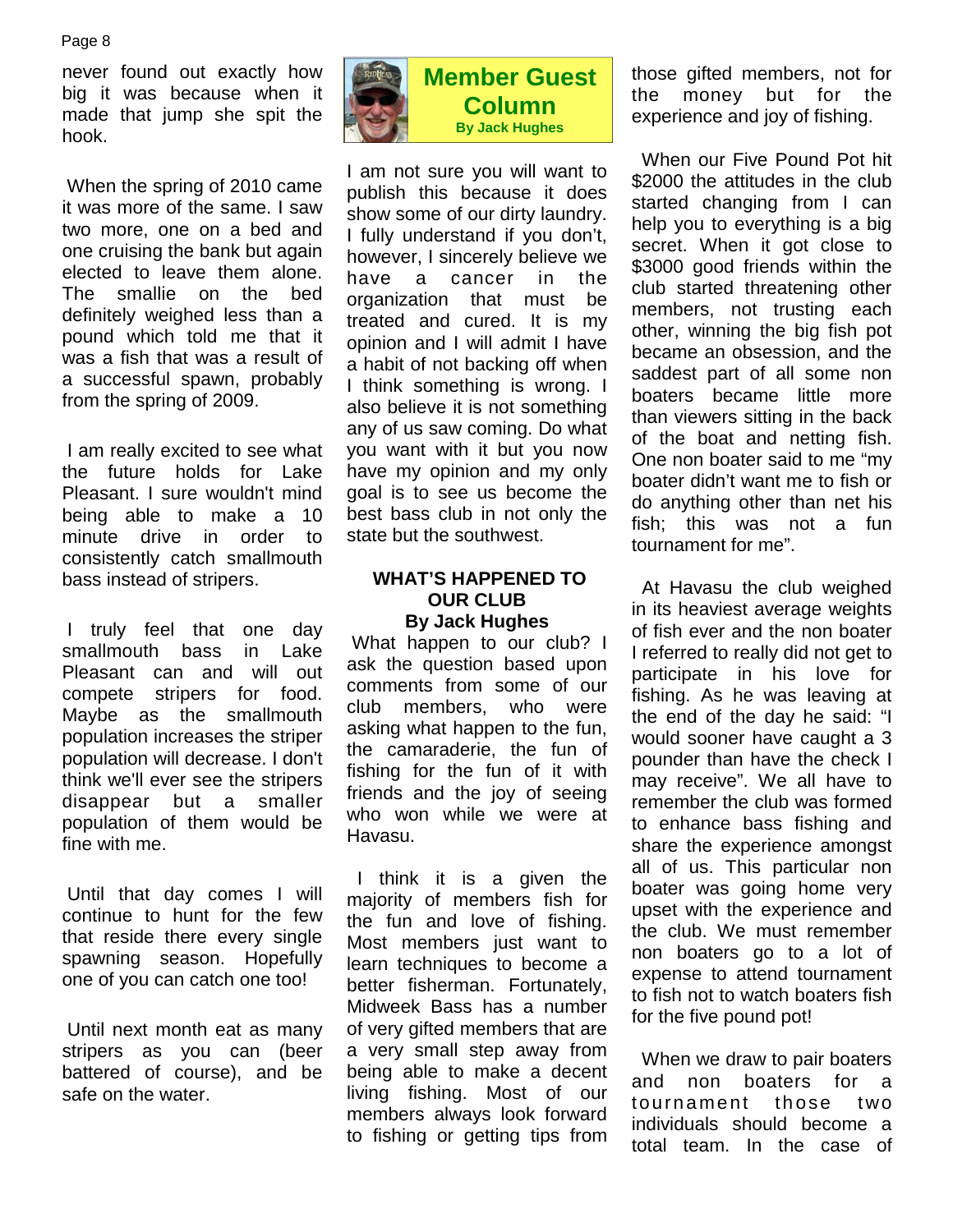tournament, it provides the possibility for an experience for all to catch maybe their biggest fish of the year or a life time. When you compare last year's tournament with this years it was obvious the difference in attitudes was caused by the almost \$3000 large fish pot, not the fun of fishing to have fun and the experience of possibly catching a big fish for the thrill of it.

 Midweek Bass is one of the finest bass fishing clubs in the state and I for one would like to see it become unconditionally the best in the state and not destroy itself from within.

 It was not a nice experience watching members disagree with other members, accuse other members of stealing fish, or listening to non boaters complain about virtually being kept out of the fun of catching fish on a bed.

 Maybe the board should put a limit on the size of the five pound pot for future tournaments or do away with the 5 lb Pot and just have the big fish pot for each tournament that is already part of the entry fee to help put the fun back in the tournaments for all members. I think we can all agree the club was not formed to make large pay outs or as a supplemental job that makes winning everything.



# Havasu, typically a bed fishing **Photo Scrapbook - Lake Havasu - March 16, 2011**